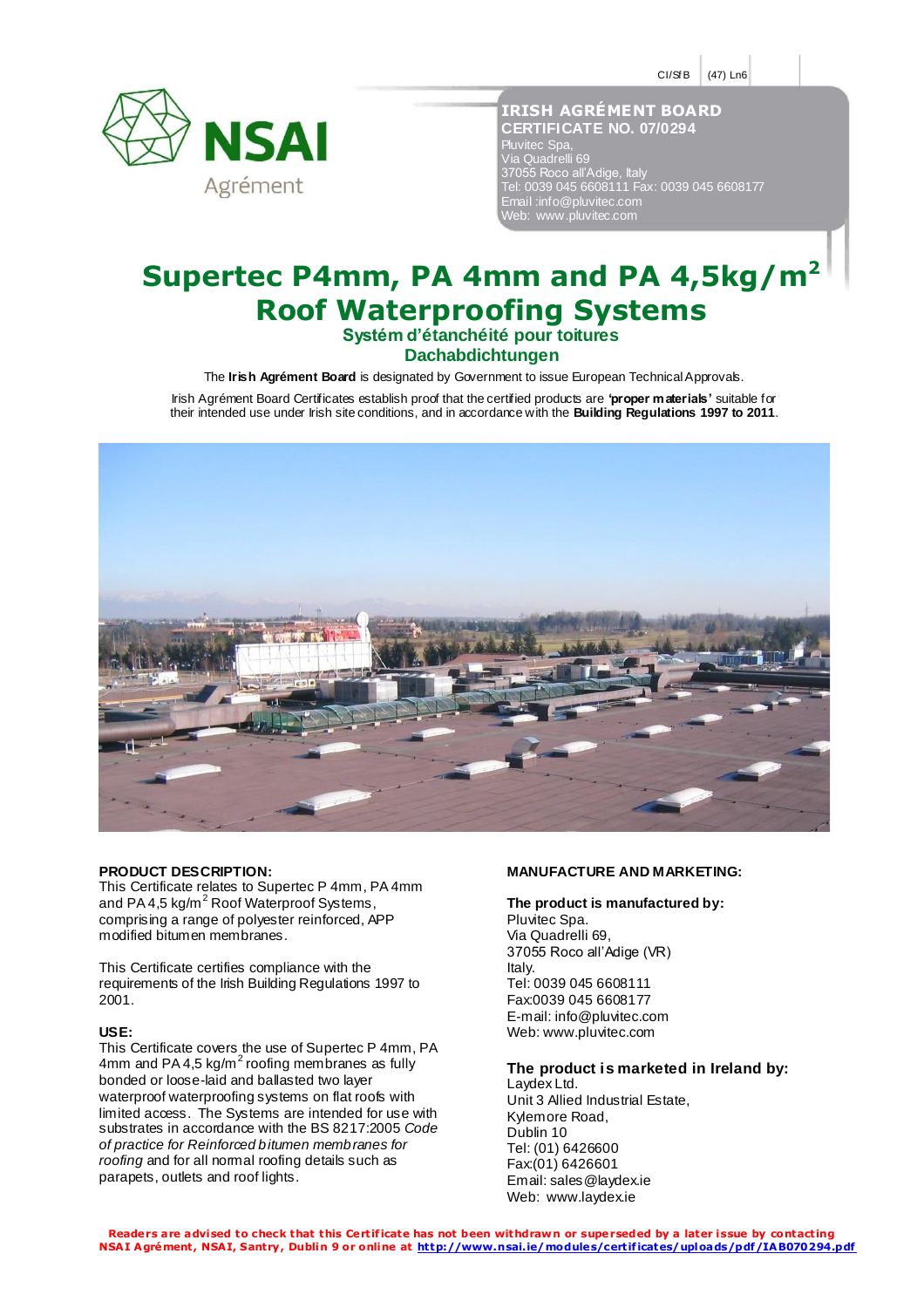# Part One / Certification

## **1.1 ASSESSMENT**

In the opinion of the Irish Agrément Board (IAB) Supertec P 4mm, PA 4mm and PA 4,5 kg/m<sup>2</sup> roof waterproofing systems, installed in Ireland by trained, licensed contractors in accordance with processing specifications issued by Pluvitec and used in the context of this Certificate, meet the requirements of the Irish Building Regulations 1997 to 2011 as listed in section 1.2 of this Certificate.

#### **1.2 BUILDING REGULATIONS 1997 to 2011 REQUIREMENT:**

#### **Part D – Materials and Workmanship**

**D3 –** Supertec P 4mm, PA 4mm and PA 4,5 kg/m<sup>2</sup> roofing membranes, as certified in this Irish Agrément Board Certificate, are manufactured from materials which are proper materials fit for their intended use. (See Part 4 of this Irish Agrément Board Certificate).

**D1 –** Supertec P 4mm, PA 4mm and PA 4,5 kg/m<sup>2</sup> roof waterproofing systems, used in accordance with this Irish Agrément Board Certificate, can meet the requirements for workmanship.

# **Part A** *–* **Structure A1 – Loading**

Tests indicate that a roof incorporating Supertec P 4mm, PA 4mm or PA 4,5  $kg/m<sup>2</sup>$  roof waterproofing systems can meet the loading requirements, provided the installation complies with the conditions set out in Section 2.6 and Part 3 of this Certificate.

# **Part B – Fire Safety B4 – External Fire Spread**

Supertec P 4mm, PA 4mm and PA 4,5 kg/m<sup>2</sup> roof waterproofing systems can meet the requirements for resistance to fire penetration and the distance of spread of flame for roofs, as indicated in Part 4.1 of this Certificate.

# **Part C – Site Preparation and Resistance to Moisture**

### **C4 – Resistance to Weather and Ground Moisture**

Supertec P 4mm, PA 4mm and PA 4,5 kg/m<sup>2</sup> -Roof waterproofing systems can meet the weather resistant requirements when installed as indicated in Part 2.6 of this Certificate.

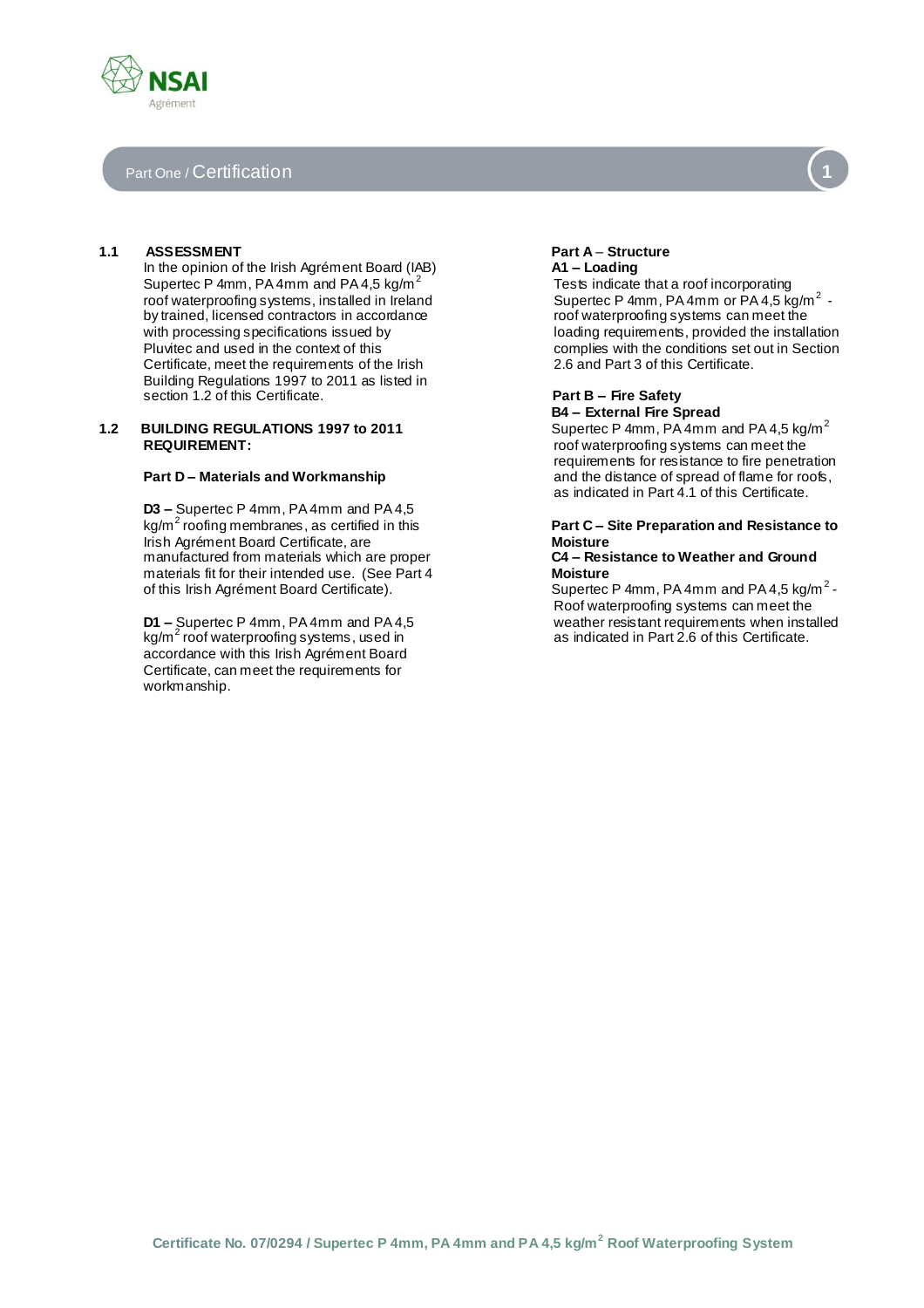

# Part Two / Technical Specification and Control Data **2**



Supertec P 4mm, PA 4mm and PA 4,5 kg/m $^2$ roofing membranes are manufactured from polyester / glass fibre strand reinforcement coated with APP modified bitumen. The lower face of each membrane is covered with a nonsticking HDPE film for heat application, or as an alternative, with a woven non-woven polypropylene mat. The membranes are normally black in colour, but when covered with natural mineral slates they are available in various colours on request.

This certificate covers the use of Supertec P4mm as a cap sheet in loose laid and ballasted applications, while the Supertec PA<br>4mm and PA 4,5 kg/m<sup>2</sup> membranes are suitable for use as cap sheets in fully bonded applications

## **2.2 PRODUCT RANGE**

Supertec P 4mm, PA 4mm and PA 4,5 kg/m $^2$  roofing membranes are supplied in rolls to the nominal characteristics given in Table 1.

| <b>Table 1: Nominal Characteristic</b> |                              |                                      |                                               |  |  |  |
|----------------------------------------|------------------------------|--------------------------------------|-----------------------------------------------|--|--|--|
|                                        | <b>Supertec</b><br>$P_1$ 4mm | <b>Supertec</b><br>PA <sub>4mm</sub> | <b>Supertec</b><br>PA $4,5$ kg/m <sup>2</sup> |  |  |  |
| Thickness (mm)                         | 4.0 $(\pm 5\%)$              | 4.0 $(\pm 5\%)$ <sup>(1)</sup>       | 3.3 $(\pm 5\%)$ <sup>(1)</sup>                |  |  |  |
| Weight $(kg/m^2)$                      | 4.2 $(\pm 10\%)$             | 5.5 $(\pm 15\%)$                     | 4.5 $(\pm 15\%)$                              |  |  |  |
| Roll width (m)                         | $\geq 1.0$                   |                                      |                                               |  |  |  |
| Roll length (m)                        | $\geq 10.0$                  |                                      |                                               |  |  |  |
| (1)<br>Measured at overlap             |                              |                                      |                                               |  |  |  |

# **2.3 ANCILLARY ITEMS**

- Idroprimer water based bituminous dispersion applied over concrete surfaces in order to enhance adhesion of subsequent layers.
- Acriltec water based acrylic paint used as a light protection over non self-protected membranes.
- Allutec Solvent based bituminous aluminium paint used as a light protection over non self protected membranes
- Primertec solvent based bituminous solution applied over concrete surfaces in order to enhance adhesion of subsequent layers.

# **2.4 MANUFACTURE**

The membranes are manufactured by coating a single strand polyester and glass fibre strand carrier with a mix of distilled bitumen - 160/300 modified bitumen with polypropylene polymers in atactic form (APAO) with small amounts of additives.

The upper face of the Supertec P 4mm is treated with inert minerals, or a non-woven material, while the Supertec PA 4mm and Supertec PA 4,5 kg/ $m^2$  are coated with a layer of natural mineral slate granules.

The lower face of each membrane type is covered with a non-sticking HDPE film for heat application, or as an alternative with a woven non-woven polypropylene mat.

# **2.4.1 QUALITY CONTROL**

Quality control, carried out on the raw materials, during production and on the finished product, includes checks on:

- dimensions
- heat stability
- dimensional stability
- tensile strength
- elongation at break
- cold flexibility
- tear strength
- peel resistance at joints
- adhesion or granules
- position of reinforcement

The management systems of Pluvitec have been assessed and registered as meeting the requirements of ISO 9001:2008 by SGS (Certificate No. IT97/9497).

# **2.5 DELIVERY, STORAGE AND MARKING**

Each roll carries a label which identifies the product name, thickness, dimensions, carrier type, batch number and a barcode. The rolls are stacked vertically on pallets and protected with shrinkage foil.

Rolls should be stored under cover with no more than two pallets stacked on top of each other using wood spacers.

Solvents and sealants must be stored in a dry, sealed area reserved for flammable materials.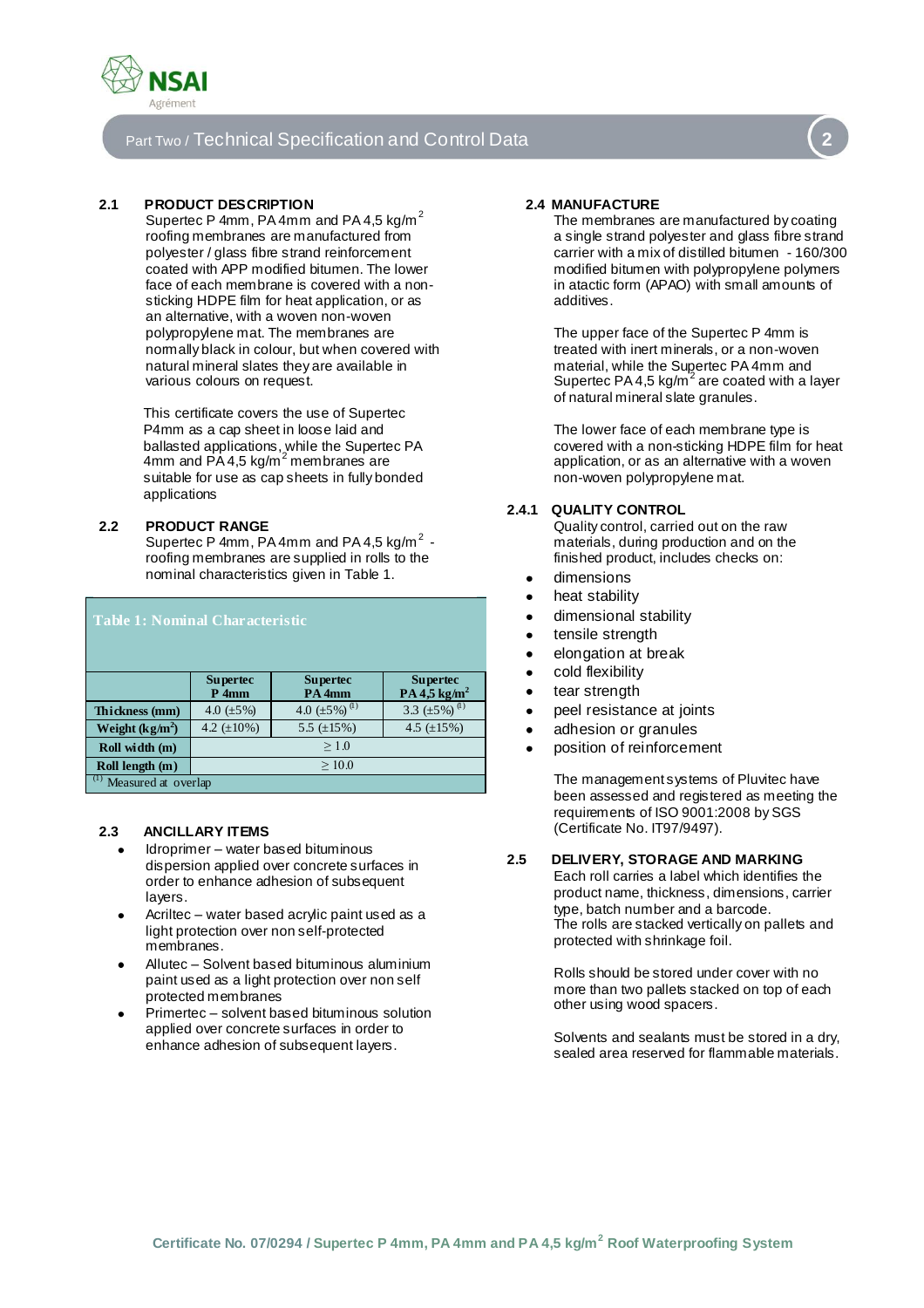



# **Figure 1 – Parapet Wall with Coping Detail**

# **2.6 DESIGN AND INSTALLATION**

#### **2.6.1 General**

All installation work must be carried out by trained installers in accordance with the manufacturers installation instructions.

It should be noted that overall responsibility for the structural design for the building, including designing for dead and superimposed loading on the roof, rests with the architectural / engineering design team for the Developer. BS 8747:2007: *Reinforced bitumen membranes (RBMs) for roofing – Guide to selection and specification* should be used to determine the correct system specification for each project. Older roofs to be retrofitted must be inspected to determine their suitability and any repairs that may be required.

Roof decks to which the covering is applied, must comply with BS 6229: 2003 *Code of practice for flat roofs with continuously supported coverings.* Supertec P 4mm, PA  $4\text{mm}$  and PA 4,5 kg/m<sup>2</sup> roof waterproofing systems may be laid in conditions normal to roofing work, but should not be laid in rain, snow or heavy fog or at temperatures below  $+5^{\circ}$ C.

Supertec P 4mm, PA 4mm and PA 4,5 kg/m<sup>2</sup> Roof waterproofing systems should never be laid on a wet substrate.

Surfaces to be covered must be firmly fixed, clean, dry, smooth and free from frost, contaminants, voids and protrusions. All preliminary work including the formation of upstands, kerbs, box gutters, expansion joints, fillets, anchoring, etc. must be complete and satisfactory.

Timber decking must be free from wane, pitch pockets, decay and insect attack. Moisture content of the timber decking must be less than 22% at time of covering.

No petroleum based solvents or other chemicals harmful to bitumen should be allowed to come into contact with the roof surface.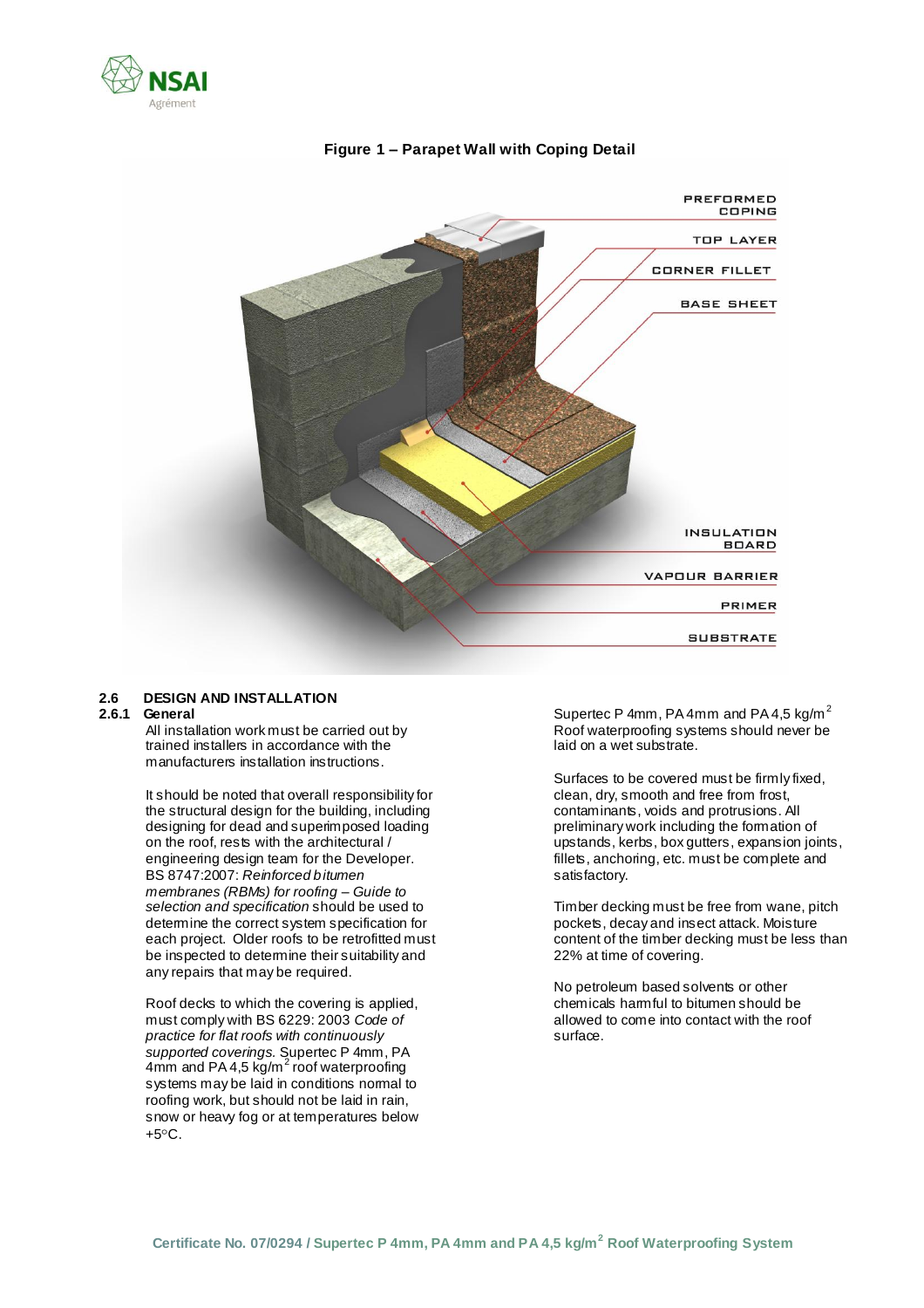

### **2.6.2 INSTALLATION PROCEDURE**

Installation of Supertec P 4mm, PA 4mm and PA 4,5 kg/m<sup>2</sup> roof waterproofing systems is carried out using traditional methods of laying bituminous felts, to meet the requirements of BS 8000-4:1989: *Workmanship on Building sites – Code of practice for waterproofin*g, BS 8217:2005: *Reinforced bitumen membranes for roofing – Code of practice* and the certificate holders instructions.

It is important that a suitable vapour barrier is used beneath any insulation material to reduce the risk of condensation occurring in the insulation/waterproofing system.

The vapour control layer should be laid with fully bonded 80-100 mm side and 120-150 mm end laps. At all edges, abutments, upstands, kerbs and other penetrations, dress the vapour control sufficiently to provide a minimum 25mm seam when overlapped by the roof covering or turn back a minimum of 150 mm over the insulation and seal down.

All penetrations through the vapour control layer should be sealed using bonding or taping methods as per the certificate holder's instructions.

Insulation materials should comply with the BS 8217:2005 or be the subject of a current IAB Agrément Certificate. The compatibility of the insulation materiel and the Supertec membranes should be checked with the Certificate holder.

Insulation boards should be laid with long edges fully supported, lightly butted together with staggered end joints, with mechanical fixing as required to resist wind loading determined in accordance with the requirements of BS 6399-2:1979.

## **2.6.2.1 Fully-bonded applications**

Supertec PA 4mm and PA 4,5 kg/m<sup>2</sup> membranes have been assessed as meeting the requirements of the Irish Building Regulations 1997 to 2011 for use as cap sheets in fully bonded applications

Where practicable installation should commence on the lowest part of the roof and the membrane unrolled up the slope with side laps of 100mm approx. and end laps of 150mm approx. The sheets must be arranged on the roof in order to avoid the overlapping of more than three sheets at any point, ensuring water will drain over and not into the laps.



# **Figure 2 - Vent Pipe Penetration Detail**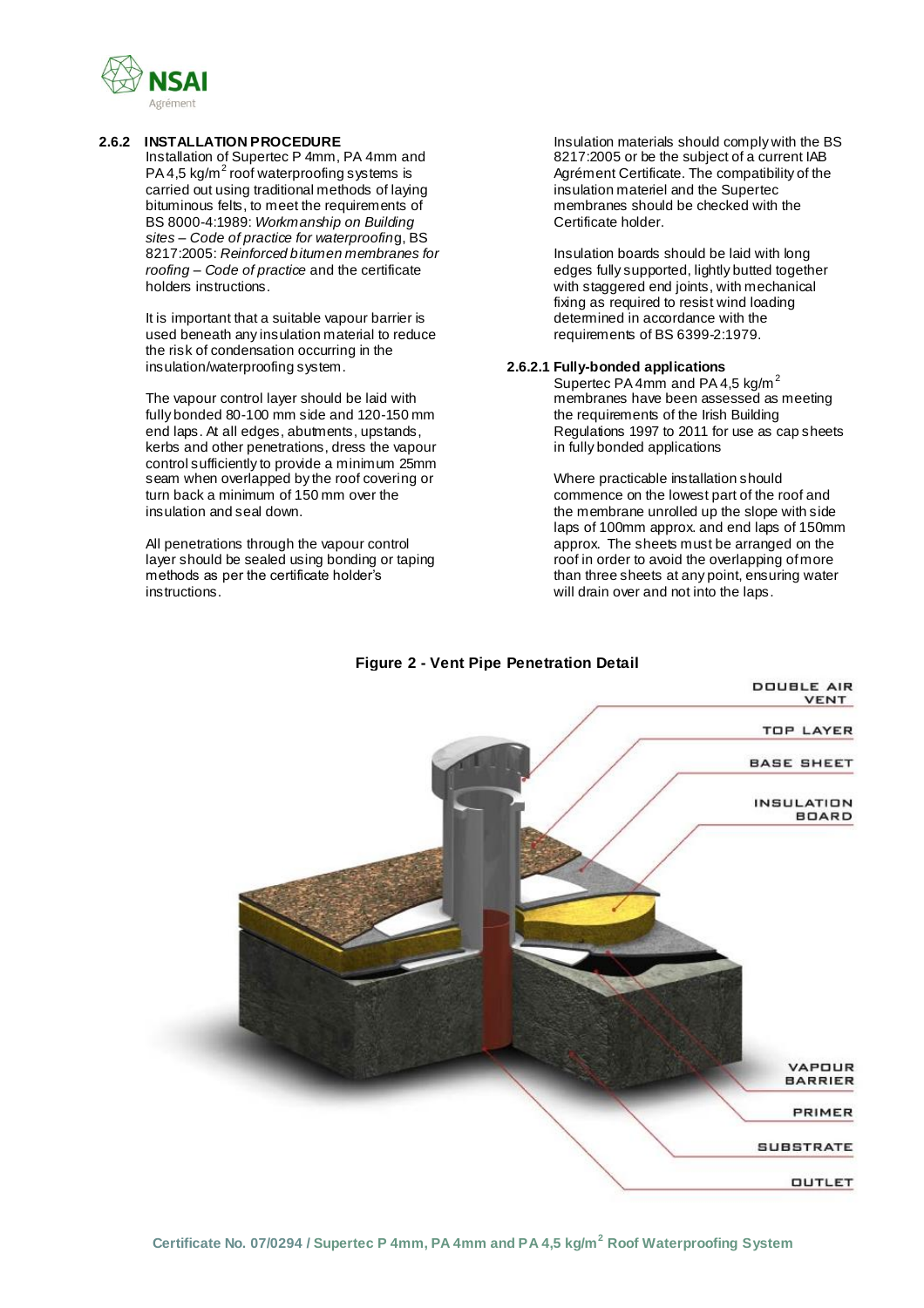





Membranes base sheets are bonded to the substrate by heating the waterproofing mass with an appropriate propane gas torch to ensure total adhesion is achieved.

Successive layers should be applied with minimum delay, ensuring that no moisture is trapped. Overlaps are bonded by applying the flame over the total width of the lap with immediate pressure being applied to the seam. In all cases an uninterrupted extrusion of molten material should be visible along the seam.

All subsequent membrane layers are fullybonded to the previously applied layers ensuring both longitudinal and traversal joints are staggered from the underlay joints as detailed in BS 8217:2005, figure 17.

At vertical edges, or at locations of protrusions in the roof, affected areas must first be primed and have a supplementary strip of membrane applied prior to the application of the final membrane layer.

Detailing at expansion joints, up-stands, roof edges and gutters should be performed in accordance with the requirements of BS 8217:2005 and the certificate holders instructions.

# **2.6.2.2 Loose-laid and ballasted applications**

The Supertec P 4mm membrane has been assessed as meeting the requirements of the Irish Building Regulations 1997 to 2011 for use as a cap sheet in loose-laid and ballasted applications.

For loose-laid applications, where the membrane is not adhered to the substrate, a heavy protection must always be applied, normally consisting of:

- A layer of loose laid gravel with a thickness of at least 50mm or a mass ≥ 80kg/m<sup>2</sup> (minimum aggregate size 4mm maximum 32 mm).
- Sand/cement screed to a thickness of at least 30mm
- Cast stone or mineral slabs of at least 40mm thickness.

Depending on the application, a separation layer should be installed between the membrane and final ballast coating. The advise of the certificate holder should be sought in this regard. Reference should be made to the requirements of BS 8217:2005 regarding the installation of surface protection.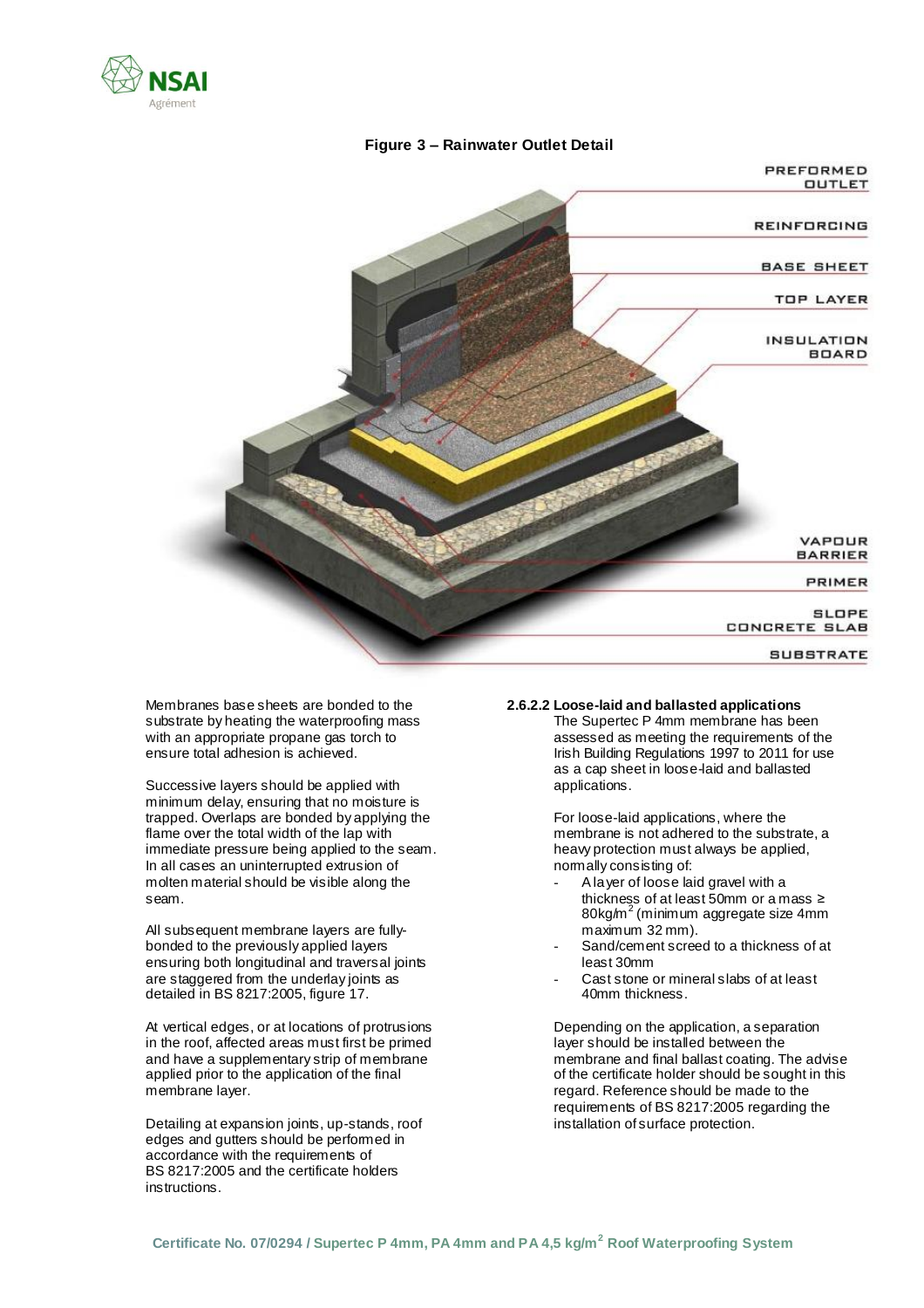

# Part Three / Design Data **3**

- **3.1** Supertec P 4mm, PA 4mm and PA 4,5 kg/m<sup>2</sup> roof waterproofing systems, when installed in accordance with this certificate and the manufacturers instructions, are suitable for use on insulated decks, concrete, timber or metal decks as a fully bonded, or loose laid and ballasted, double layer waterproofing system on flat roofs with limited access.
- **3.2** Limited access roofs are defined for the purpose of this Certificate as those roofs that are subjected only to pedestrian traffic for maintenance of the roof covering and cleaning of gutters, etc.

Where traffic is in excess of access loads only, special precautions should be taken to protect the waterproofing membrane by the use of a suitable walkway, as described in BS 8217:2005 clause 8.19

**3.3** Insulation materials should comply with BS 8217:2005 or be the subject of a current IAB Agrément Certificate, provided that nothing in the Certificate prevents the use of Supertec P 4mm, PA 4mm and PA 4,5 kg/m<sup>2</sup> roof waterproofing systems with that product.

> Non-traditional insulation systems or materials used in conjunction with this roofing system must only be used if approved by and in accordance with the certificate holder's instructions.

- **3.4** Timber decking must be free from wane, pitch pockets, decay and insect attack. Moisture content of the timber decking must be less than 22% at time of covering.
- **3.5** Supertec PA 4mm and PA 4,5 kg/m<sup>2</sup> roofing membranes are also suitable for use where appropriate, as an exposed cap-sheet or in detailed work.
- **3.6** Decks should be designed in accordance with the relevant clauses of BS 6229: 2003 *Code of Practice for flat roofs with continuously supported coverings*, or other approved design guides.
- **3.7** Condensation risk should be assessed in accordance with BS 6229: 2003 *Code of practice for flat roofs with continuously supported coverings*, and BS 5250:2002 *Code of practice for control of condensation in buildings*, and only approved vapour barriers should be used. When using a vapour control layer the deck surface should first be primed with PRIMERTEC or IDROPRIMER Primer which should be allowed to dry thoroughly before covering.
- **3.8** Although Supertec P 4mm, PA 4mm and PA 4,5 kg/ $m^2$  roof waterproofing systems are not affected by standing water, it is good practice to provide suitable falls to facilitate drainage. Where this is not possible additional drainage outlets should be employed.
- **3.9** Flat roofs are defined for the purpose of this Certificate as those roofs up to  $10^{\circ}$  to the horizontal. See section 4.1 of this certificate for the fire test rating and classification per BS 476: Part 3: 2004: *Fire tests on building materials and structures – Classification and method of test for external fire exposure to roofs,* and B.S. EN 13501-5: 2005: *Fire classification of constructional products and building elements, Part 5 - Classification using data from external fire exposure to roof tests,* of a flat roof system using the Supertec PA 4mm roof waterproofing membrane. The designation of other roof systems should be confirmed by test or assessment.
- **3.10** To minimize ponding, and in accordance with BS 6229:2003, it is recommended that flat roofs should have a Design Fall of 1:40 to achieve a Minimum Finished fall of 1:80, unless a detailed analysis of the roof is available, including overall and local deflection and direction of falls.
- **3.11** When fully bonded in accordance with the Certificate holders instructions, the adhesion of Supertec P 4mm, PA 4mm and PA 4,5 kg/m<sup>2</sup> roofing membranes is sufficient to resist the effects of wind suction, elevated temperatures and thermal shock conditions likely to occur in practice.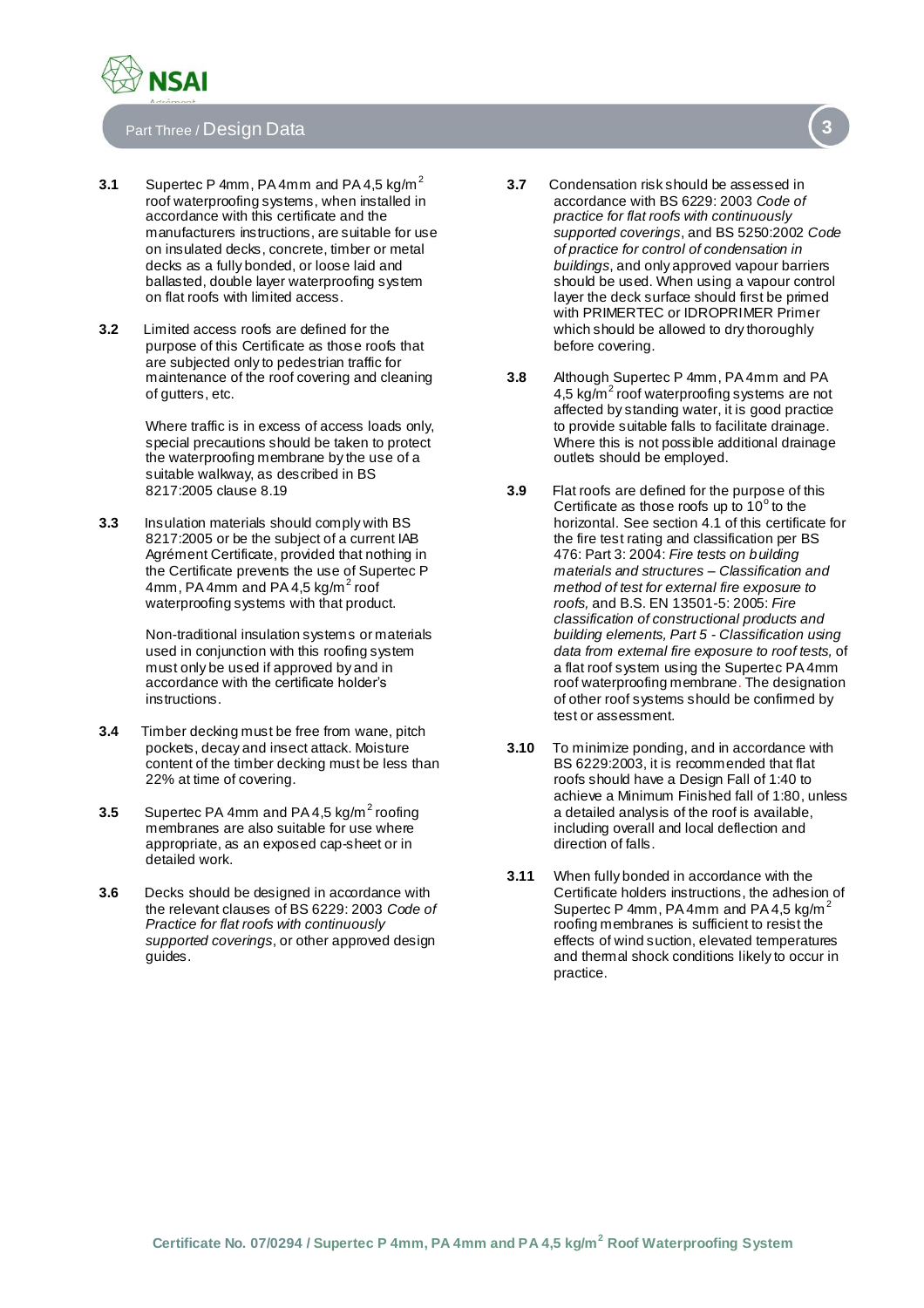

# Part Four / Technical Investigations

#### **4.1 BEHAVIOUR IN FIRE**

**When tested in accordance with BS 476: Part 3: 2004** *Fire tests on building materials and structures – Classification and method of test for external fire exposure to roofs***, a roof tested in the flat position comprising:**

13mm thick chipboard wood deck, Specialtec V 2mm vapour control layer, Recticel Eurothane F TS insulation board (80mm thick Polyurethane insulation +15mm Perlite), Specialtec V 3mm base sheet and Supertec PA 4mm cap sheet

#### **achieved an EXT.F.AA rating.**

The above roof system also **achieved a Broof (t4**) classification per B.S. EN 13501-5: 2005, when evaluated against I.S. ENV 1187 Test 4: *Test method for external fire – Exposure to roofs .* 

#### **The designation of other roof systems should be confirmed by test or assessment.**

When using the Supertec P 4mm membrane where additional protection is to be applied, reference should be made to TGD B, Appendix A, Table A5, and to Commission Decision 2000/553/EC for conditions and surface protections which fulfil the 'external fire performance' requirements of TGD B to the Irish Building Regulations. See Cl. 2.6.2.2 of this Certificate for protections that satisfy this requirement.

#### **4.2 THERMAL INSULATION**

Supertec P 4mm, PA 4mm and PA 4,5 kg/m $^2$ roof waterproofing membranes will contribute to the U-value of roofs in proportion to the thickness and type of the membranes used and the surface finish employed.

#### **4.3 CONDENSATION RISK**

The interstitial condensation risk of the roof should be assessed in accordance with BS 6229: 2003, and BS 5250:2002, and only approved vapour barriers should be used.

#### **4.4 MAINTENANCE**

As Supertec P 4mm, PA 4mm and PA 4,5 kg/m<sup>2</sup> - Roof waterproofing systems have little need for maintenance, however the roofs should be inspected at least one per year to evaluate the effects of extremes of weather as detailed in BS 8217:2005 clause 10. Drainage outlets and gutters should be regularly maintained.

In the event of accidental damage, repair should be carried out by a licensed Pluvitec contractor in accordance with the certificate holder's instructions.

### **4.5 WEATHERTIGHTNESS**

Test data examined by the IAB confirms that Supertec P 4mm, PA 4mm and PA 4,5 kg/m<sup>2</sup> Roofing membrane and joints, when completely sealed and consolidated, will adequately resist the passage of moisture to the inside of the building. They are capable of accepting minor structural movements without damage and so meet the requirements of Part C of the Building Regulations 1997 to 2011.

#### **4.6 DURABILITY**

In the opinion of the IAB, when installed in accordance with this Certificate and adequately supported by the substrate, the system's life as a weatherproof covering will be at least 25 to 30 years with continuous inspection and maintenance.

Repairs can be carried out by the procedures listed above and are effective in restoring weather tightness.

#### **4.7 TOXICITY**

The membranes are not toxic in normal service.

#### **4.8 SECURITY OF FIXING**

Properly fully bonded membranes have bond strengths capable of resisting wind loads. Membranes, being flexible, have good resistance to cyclic movement.

#### **4.9 OTHER INVESTIGATIONS**

- (i) Existing data on properties in relation to fire, and durability were assessed.
- *(ii)* The manufacturing process was examined including methods adopted for quality control and details were obtained of the quality and composition of the materials used.
- *(iii)* The IAB carried out site visits to assess the history of use and practicability of installation of the product.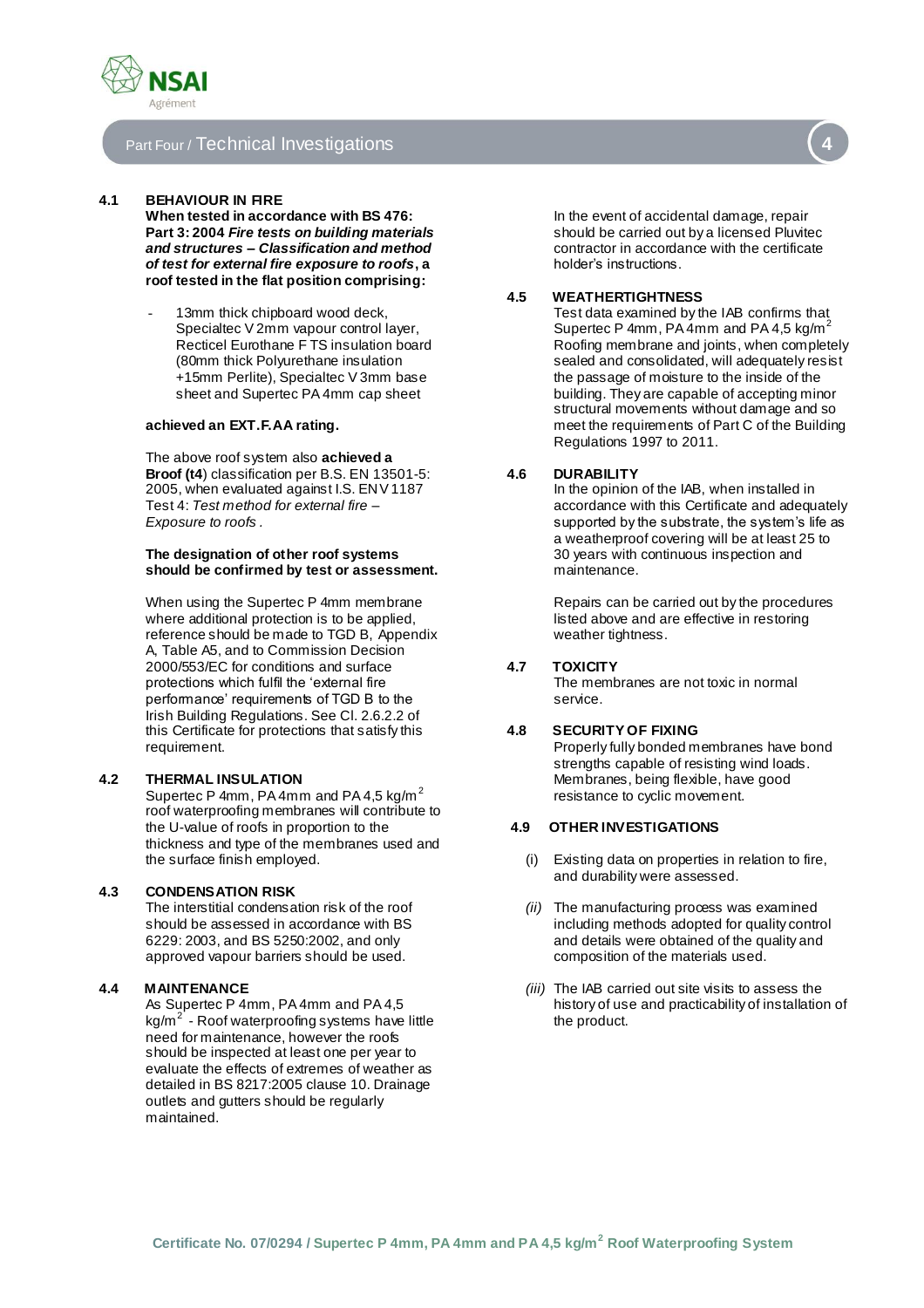

# **Table 2 - Properties**

# **Characteristics of Polyester- Glass Composite Reinforcement**

| Tests/Units - MOAT 64           | <b>Declared Value</b> | <b>Measured Value</b> |  |
|---------------------------------|-----------------------|-----------------------|--|
| Mass per unit area $(g/m2)$     | $190 \pm 15 \%$       | 213                   |  |
| Maximum tensile force (N/50 mm) |                       |                       |  |
| Longitudinal                    | $550 \pm 20\%$        | 517                   |  |
| Transverse                      | $550 \pm 20\%$        | 652                   |  |
| Elongation at break (%)         |                       |                       |  |
| Longitudinal                    | $(35 \pm 15)\%$       | 35                    |  |
| Transverse                      | $(35 \pm 15)\%$       | 40                    |  |

# **Characteristics of the Coating medium**

| Tests/Units - MOAT 64                    | <b>Declared Value</b> | <b>Measured Value</b> |  |
|------------------------------------------|-----------------------|-----------------------|--|
| Penetration at 60 °C (dmm)               | $\geq 40$             | 105                   |  |
| Ring and ball softening temperature (°C) | $\geq 150$            | 151.3                 |  |
| Fines / Ash content (%)                  | $12 \pm 5$ absolute   | 11.14                 |  |

# **Characteristics of the sheets**

| Tests/Units-MOAT64                                          | <b>Supertec P 4mm</b>                  |                          | <b>Supertec PA 4mm</b>                 |                          | Supertec PA 4.5 $kg/m2$                |                          |
|-------------------------------------------------------------|----------------------------------------|--------------------------|----------------------------------------|--------------------------|----------------------------------------|--------------------------|
|                                                             | <b>Declared</b>                        | Measured                 | Declared                               | Measured                 | <b>Declared</b>                        | Measured                 |
| Tensile strength<br>(N50mm)<br>(EN 12311-1)                 | L: $850 \pm 20\%$<br>$T: 750 \pm 20\%$ | L: 766<br>T: 821         | L: $850 \pm 20\%$<br>T: $750 \pm 20\%$ | L: 731<br>T: 791         | L: $850 \pm 20\%$<br>$T: 750 \pm 20\%$ | L: 814<br>T: 680         |
| Elongation at break (%)<br>(EN 12311-1)                     | L: $45 \pm 15\%$<br>T: $45 \pm 15\%$   | L:45<br>T: 48            | L: $45 \pm 15\%$<br>T: $45 \pm 15\%$   | L: 40<br>T: 44           | L: $45 \pm 15\%$<br>T: $45 \pm 15\%$   | L: 40<br>T: 40           |
| <b>Amount of Mineral</b><br>$(g/m^2)$                       |                                        |                          | $\geq 500$                             | 1203                     | $\geq 400$                             | 812                      |
| Low Temp.Flex. C<br>Unaged (EN 1109)<br>After 168 D @ 70 °C | $LT \le -20$<br>$LT \le -5$            | $LT -20$<br>$LT -20$     | $LT \le -20$<br>$LT \le -5$            | $LT -20$<br>$LT - 5$     | $LT \le -20$                           | $LT - 20$                |
| Dimensional Stability<br>(%) (EN 1107-1)                    | $\leq 0.3$                             | $L: -0.19$<br>$T: -0.08$ | $\leq 0.3$                             | $L: -0.24$<br>$T: -0.04$ | $\leq 0.3$                             | $L: -0.17$<br>$T: -0.05$ |
| Heat Resistance (°C)<br>(EN 1110)                           | >140                                   | 155                      | >140                                   | 155                      | >140                                   |                          |
|                                                             | Requirement                            | Measured                 | Requirement                            | Measured                 | Requirement                            | Measured                 |
| Resistance to tearing<br>Nail shank (N)<br>(EN 12310-1)     | $LT \geq 150$                          | L: 225<br>T: 240         | $LT \geq 150$                          | L: 235<br>T: 255         | $LT \geq 150$                          | L: 225<br>T: 220         |
| Static indentation<br>Resistance (EN 12730)                 | $>$ L <sub>20</sub>                    | L25                      | $>$ L <sub>20</sub>                    | L25                      | $>$ L <sub>20</sub>                    | L25                      |
| Resistance towater<br>pressure (EN 1928)                    | No loss at<br>10 kPa                   | No loss at<br>10 kPa     | No loss at<br>10 kPa                   | No loss at<br>10 kPa     | No loss at<br>10 kPa                   | No loss at<br>10 kPa     |
| Loss of Mineral (%)<br>(EN 12039)                           |                                        |                          | $Loss \leq 30$                         | 18.9                     | $Loss \leq 30$                         | 21.6                     |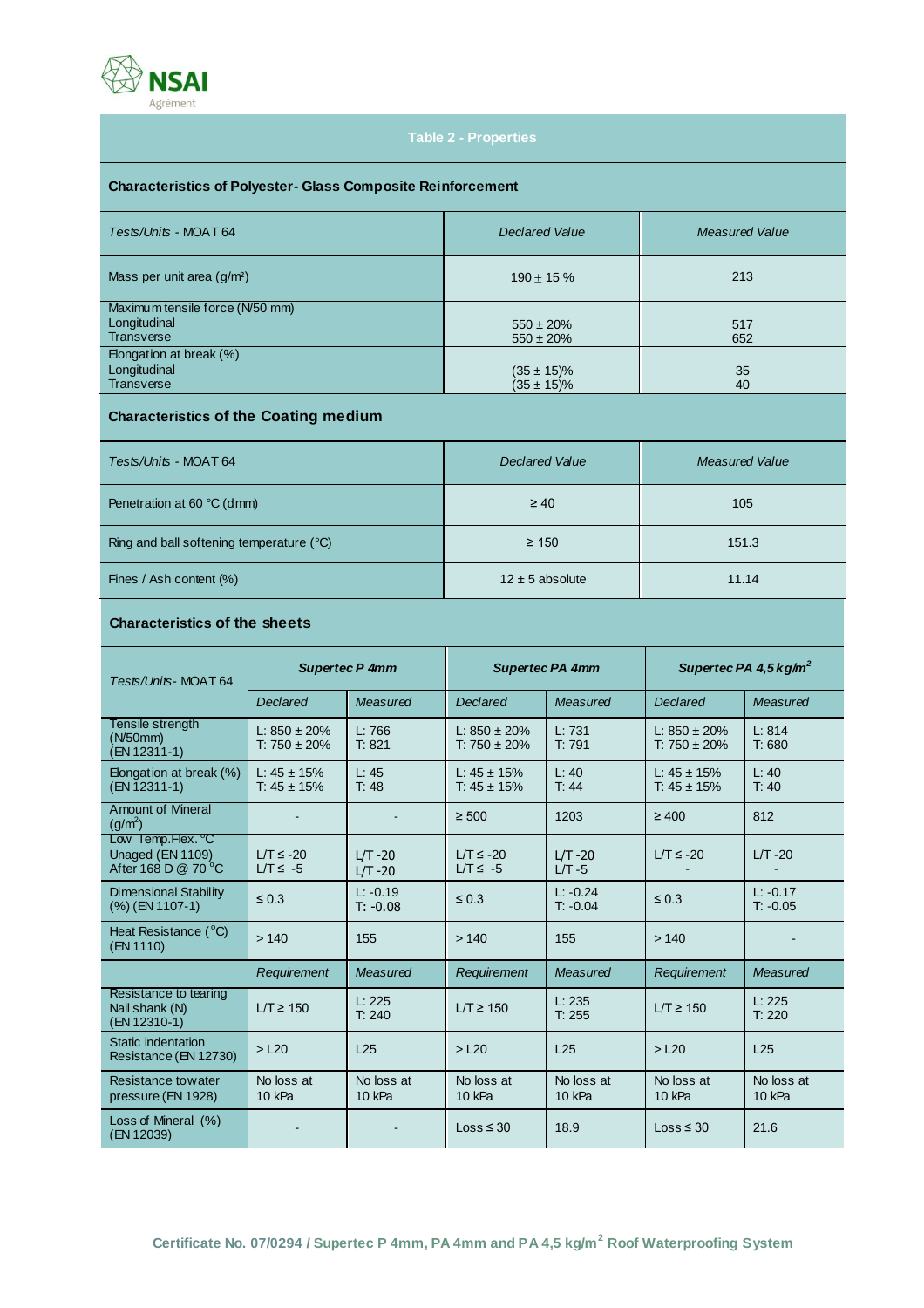

# Part Five / Conditions of Certification **5**

**5.1** National Standards Authority of Ireland ("NSAI") following consultation with NSAI Agrément has assessed the performance and method of installation of the product/process and the quality of the materials<br>used in its manufacture and certifies the used in its manufacture and certifies product/process to be fit for the use for which it is certified provided that it is manufactured, installed, used and maintained in accordance with the descriptions and specifications set out in this Certificate and in accordance with the manufacturer's instructions and usual trade practice. This Certificate shall remain valid for five years from date of issue so long as:

(a) the specification of the product is unchanged.

(b) the Building Regulations 1997 to 2011 and any other regulation or standard applicable to the product/process, its use or installation remains unchanged.

(c) the product continues to be assessed for the quality of its manufacture and marking by NSAI.

(d) no new information becomes available which in the opinion of the NSAI, would preclude the granting of the Certificate.

(e) the product or process continues to be manufactured, installed, used and maintained in accordance with the description, specifications and safety recommendations set out in this certificate.

(f) the registration and/or surveillance fees due to NSAI Agrément are paid.

**5.2** The NSAI Agrément mark and certification number may only be used on or in relation to product/processes in respect of which a valid Certificate exists. If the Certificate becomes invalid the Certificate holder must not use the NSAI Agrément mark and certification number and must remove them from the products already marked.

**5.3** In granting Certification, the NSAI makes no representation as to;

(a) the absence or presence of patent rights subsisting in the product/process; or

(b) the legal right of the Certificate holder to market, install or maintain the product/process; or

(c) whether individual products have been manufactured or installed by the Certificate holder in accordance with the descriptions and specifications set out in this Certificate.

**5.4** This Certificate does not comprise installation instructions and does not replace the manufacturer's directions or any professional or trade advice relating to use and installation which may be appropriate.

**5.5** Any recommendations contained in this Certificate relating to the safe use of the certified product/process are preconditions to the validity of the Certificate. However the NSAI does not certify that the manufacture or installation of the certified product or process in accordance with the descriptions and specifications set out in this Certificate will satisfy the requirements of the Safety, Health and Welfare at Work Act 2005, or of any other current or future common law duty of care owed by the manufacturer or by the Certificate holder.

**5.6** The NSAI is not responsible to any person or body for loss or damage including personal injury arising as a direct or indirect result of the use of this product or process.

**5.7** Where reference is made in this Certificate to any Act of the Oireachtas, Regulation made thereunder, Statutory Instrument, Code of Practice, National Standards, manufacturer's instructions, or similar publication, it shall be construed as reference to such publication in the form in which it is in force at the date of this Certification.